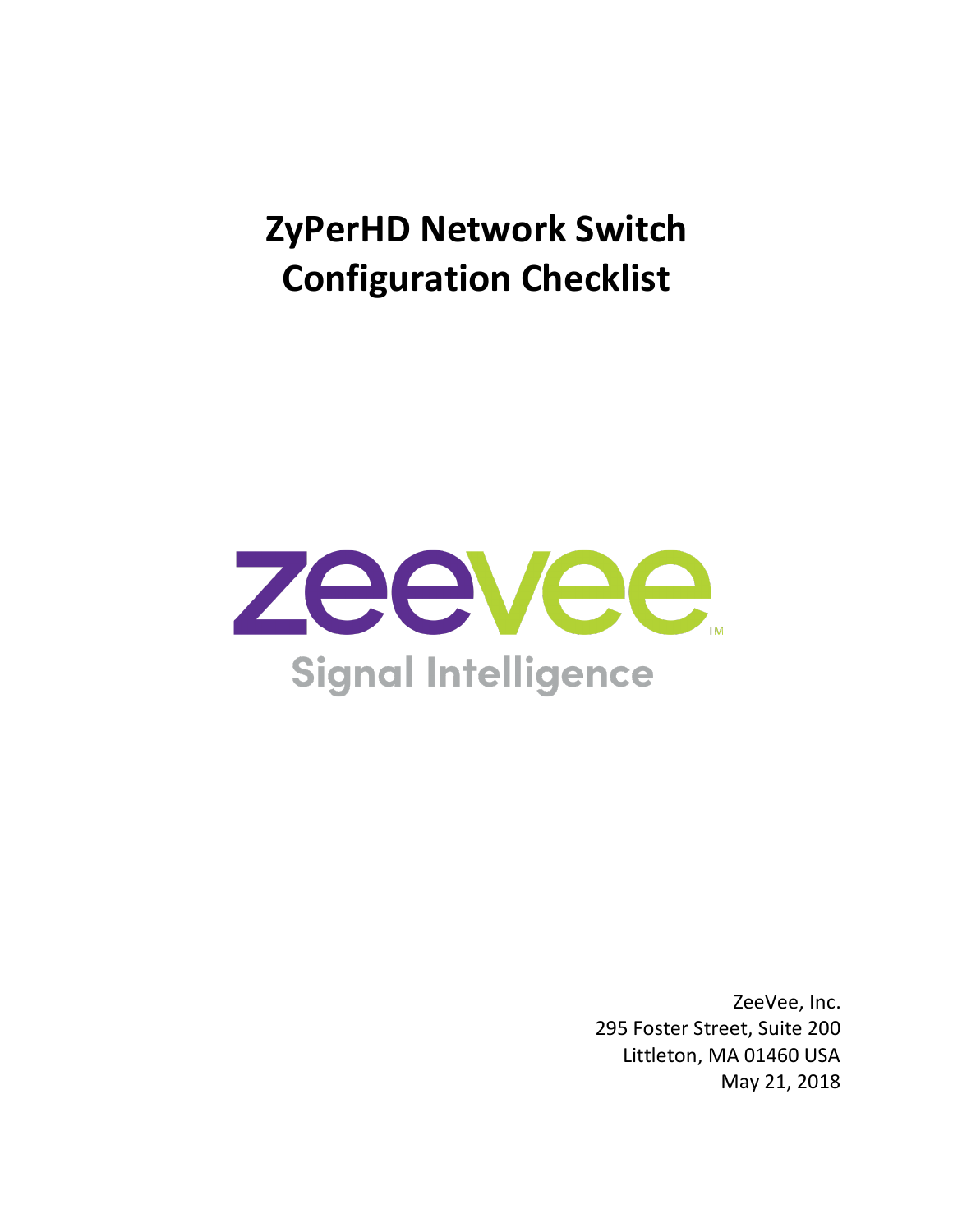

#### **Table of Contents**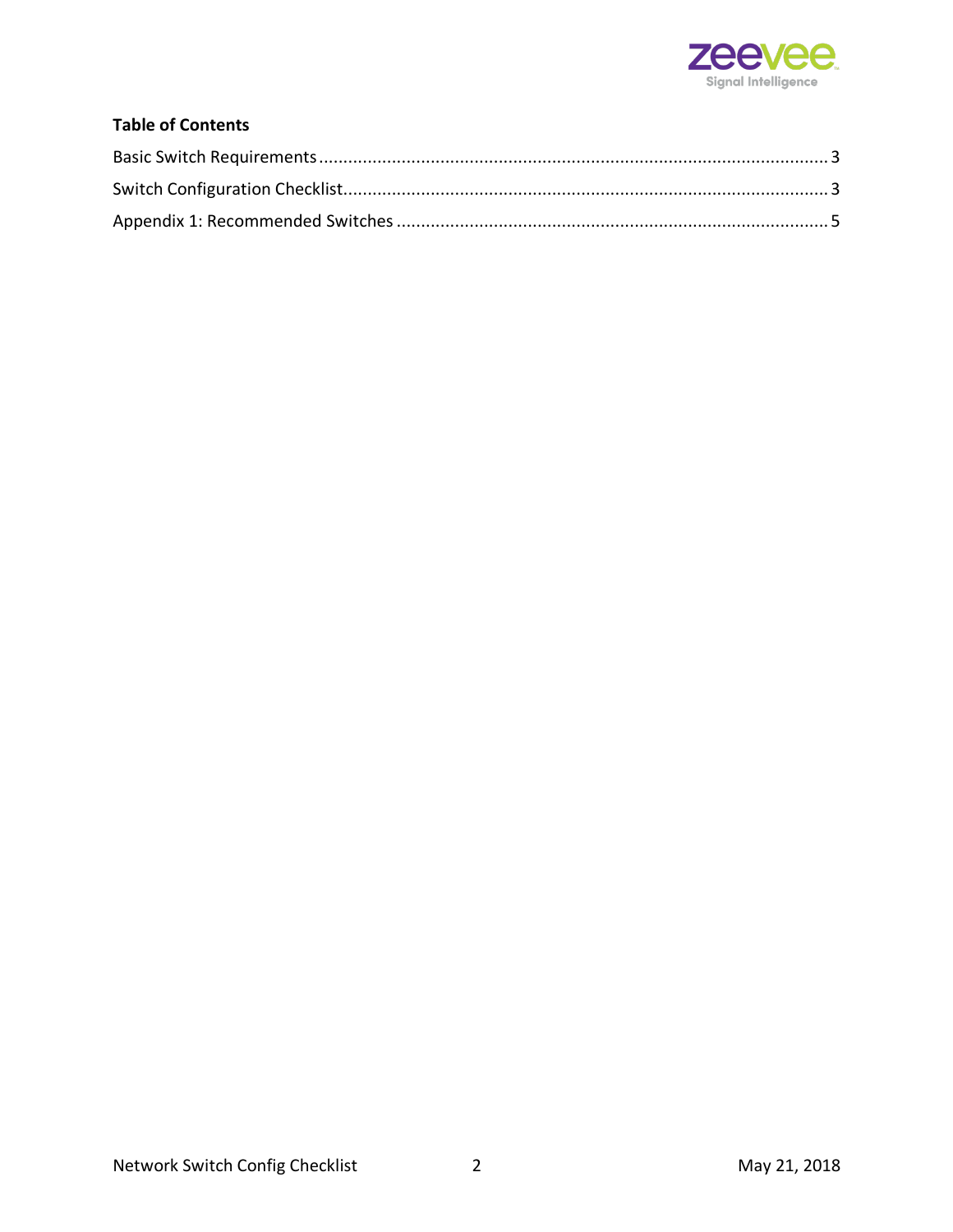

#### Basic Switch Requirements

The ZyPerHD requires that network switches meet the following basic requirements.

- 1. Must support layer 2 / layer 3 IPV4 protocols
- 2. Must support 1Gb minimum bandwidth per port
- 3. Must be a fully "non-blocking" switch
- 4. Multicast support
- 5. IGMP v2 with IGMP snooping

## Switch Configuration Checklist

Some Switches will work directly out of the box with zero configuration required. Nearly all switches however will provide the user some ability to customize the configuration. The list below includes various switch configuration options that ZeeVee has encountered. Look for these or similar options when configuring your switch.

- 1. Enable IGMP Snooping
	- a. Must be enabled
- 2. Enable IGMP Snooping on VLAN used by ZyPerHD
	- a. Must be enabled when all ports default to VLAN1
- 3. Filter/Drop unregistered Multicast traffic
	- a. If not applied, the behavior of the switch will be to broadcast multicast packets if the switch has no known destination for that packet.
	- b. Must be enabled if found
- 4. Unregistered Multicast Flooding
	- a. Must be disabled if found
- 5. Filter Unregistered Multicast (different wording than number 4 above)
	- a. Must be enabled if found
- 6. Disable IGMP Query
- 7. Disable IGMP Query on VLAN used by ZyPerHD
- 8. Set IGMP Version to IGMP V2
	- a. Must be set if found
- 9. Enable FASTLEAVE on port X
	- a. Should be enabled, if found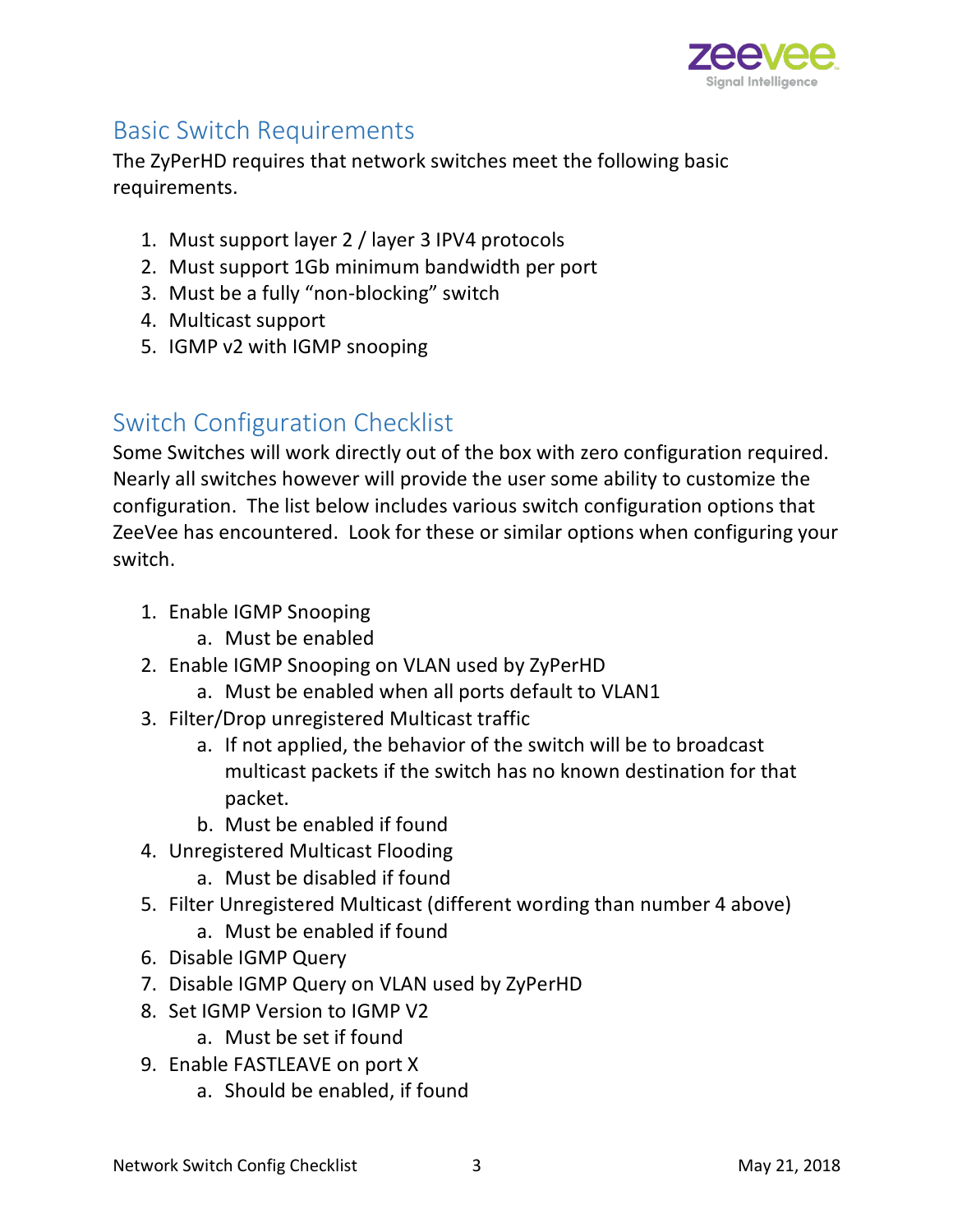

10.Enable FASTLEAVE for VLAN used by ZyPerHD a. Should be enabled if found

11.Disable Multicast Storm Control on Netgear ProSafe XS708T*. (Security-Traffic Control-Storm Control-Status=Disable)*